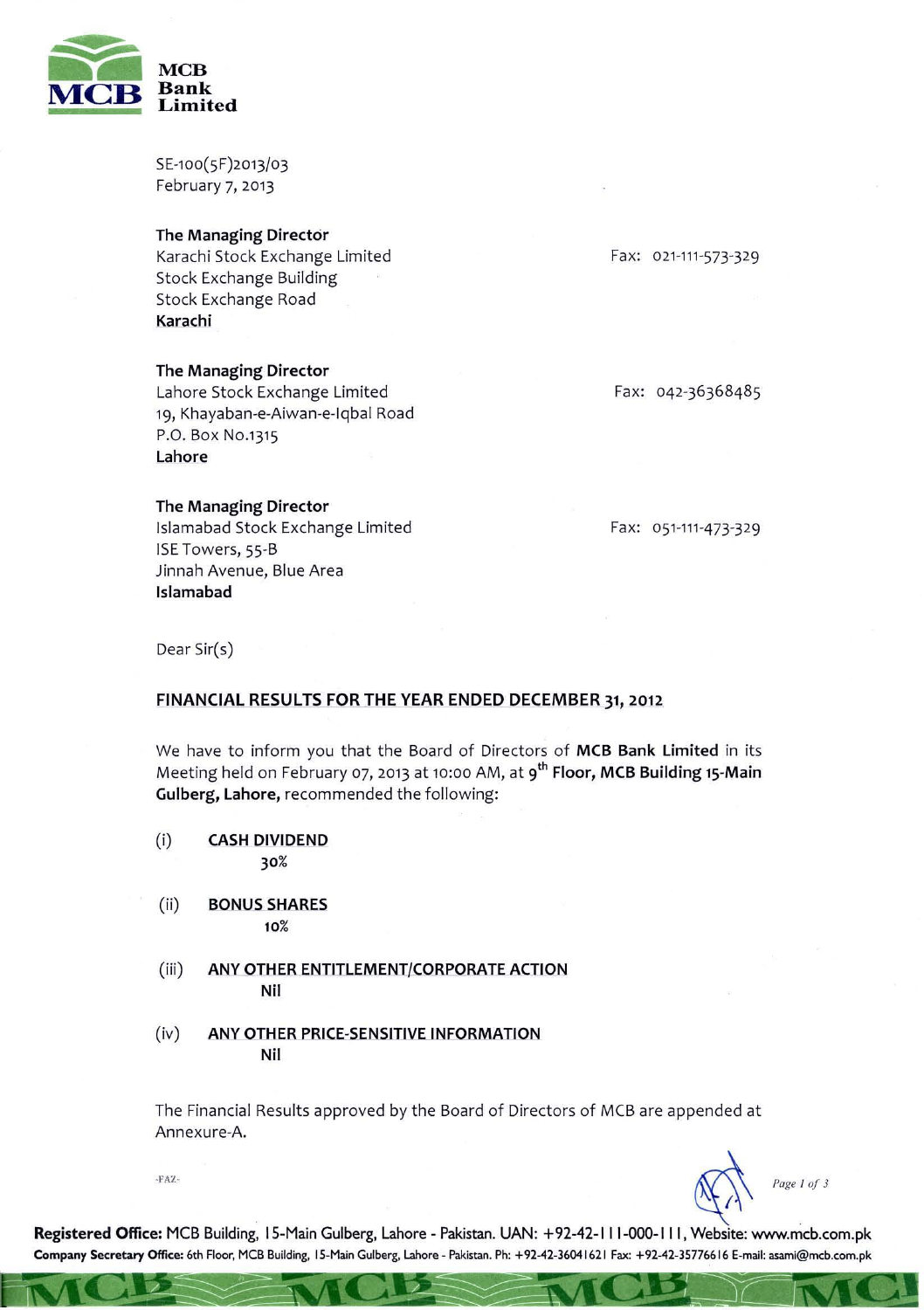

The Annual General Meeting of the Bank will be held on March 27, 2013 at Lahore.

The Shareholders whose names appear in the Register of Members at the close of business on March 14, 2013 will be entitled to above entitlement.

The Share transfer book of the Bank will remain closed from March 15, 2013 to March 27, 2013 (both days inclusive) subject to the approval of the Stock Exchange. Transfer received at the office of Share Registrar M/s THK Associates (Pvt.) Ltd, Ground Floor, State Life Building-3, Dr. Ziauddin Ahmed Road, Karachi at the close of business on March 14, 2013 will be treated in time for the purpose of above entitlement to the transferees.

We will be sending you 300 copies of printed Accounts for distribution amongst the members of Exchange 21 days before the AGM.

Yours truly

**Hammad Khalid** Head - Financial Reporting & Taxation Financial Control Group

Encl: As above

Cc: **London Stock Exchange** 

**·FAZ-** *Page* **2** *of* **<sup>J</sup>**

**Registered Office:** MCB Building, IS-Main Gulberg, Lahore - Pakistan. UAN: +92-42-111-000-111, Website: www.mcb.com.pk **Company Secretary Office: 6th Floor, MCB Buitding, IS-Main Gulberg. Lahore - Pakistan. Ph: +92-42-36041621 Fax: +92-42-35776616 E-mail: asami@mcb.com.pk**